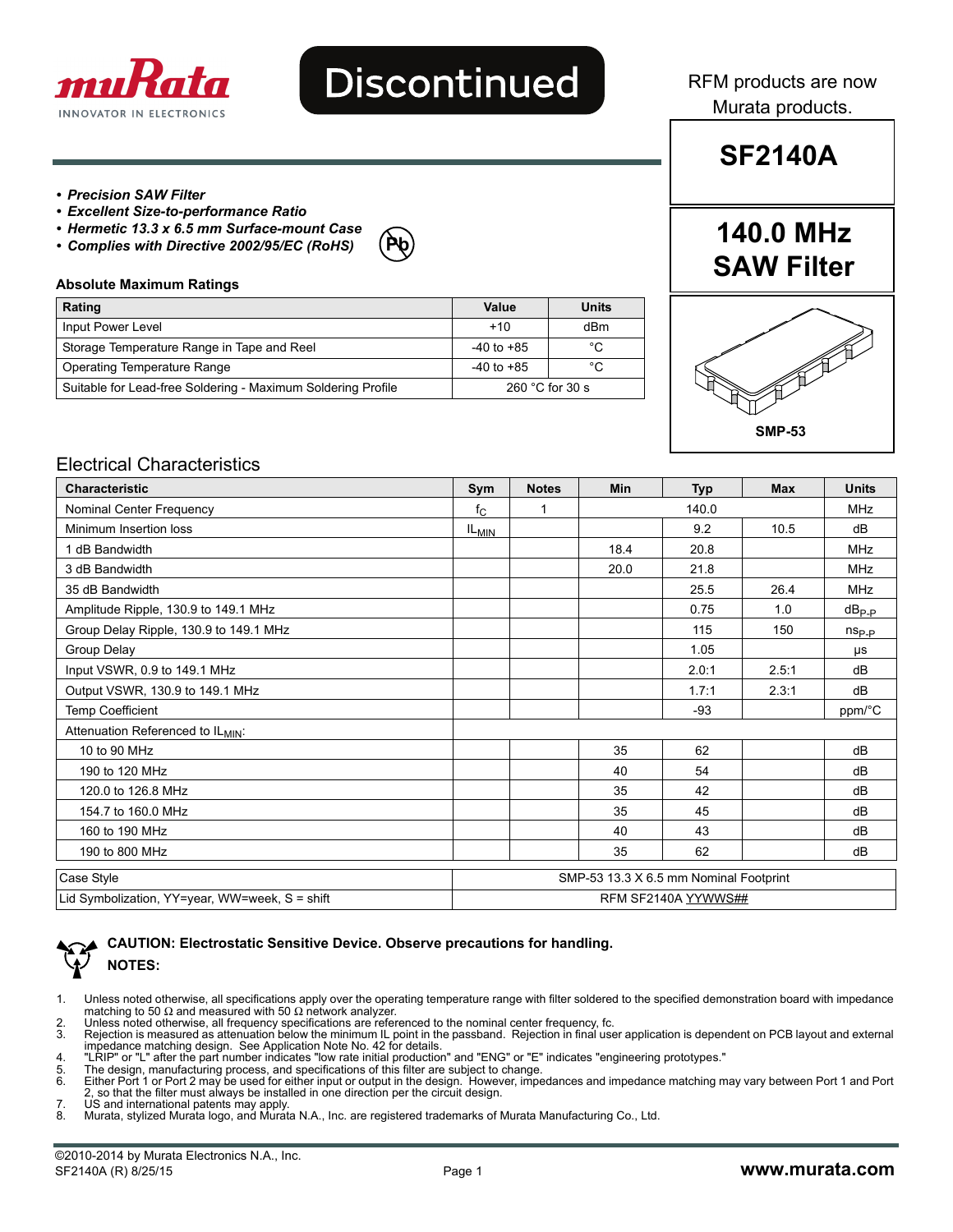#### **Frequency Characteristics:**

1. S21 Response



#### 2. Passband Amplitude Ripple

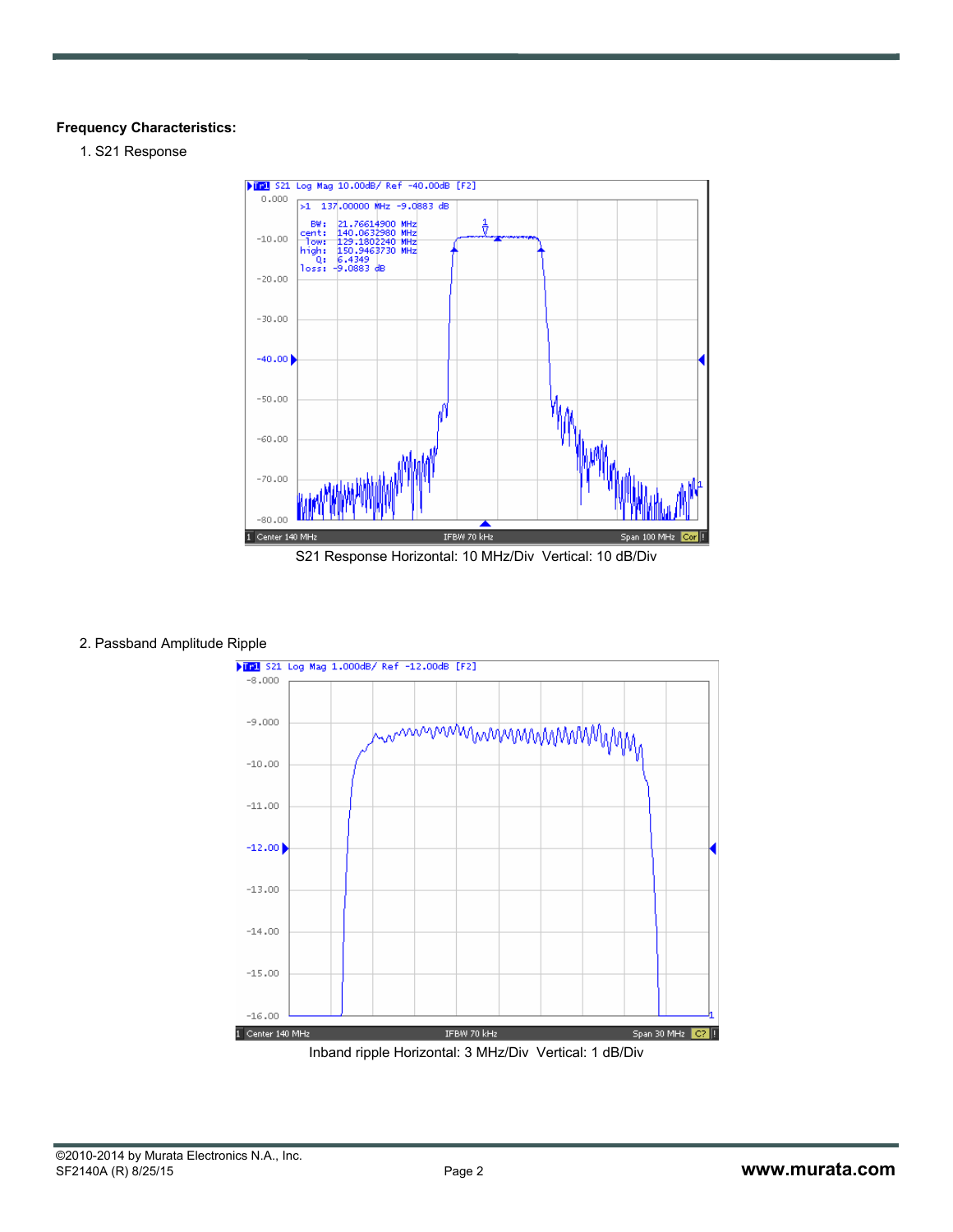



#### **Measurement Circuits:**



#### **PCB Footprint:**

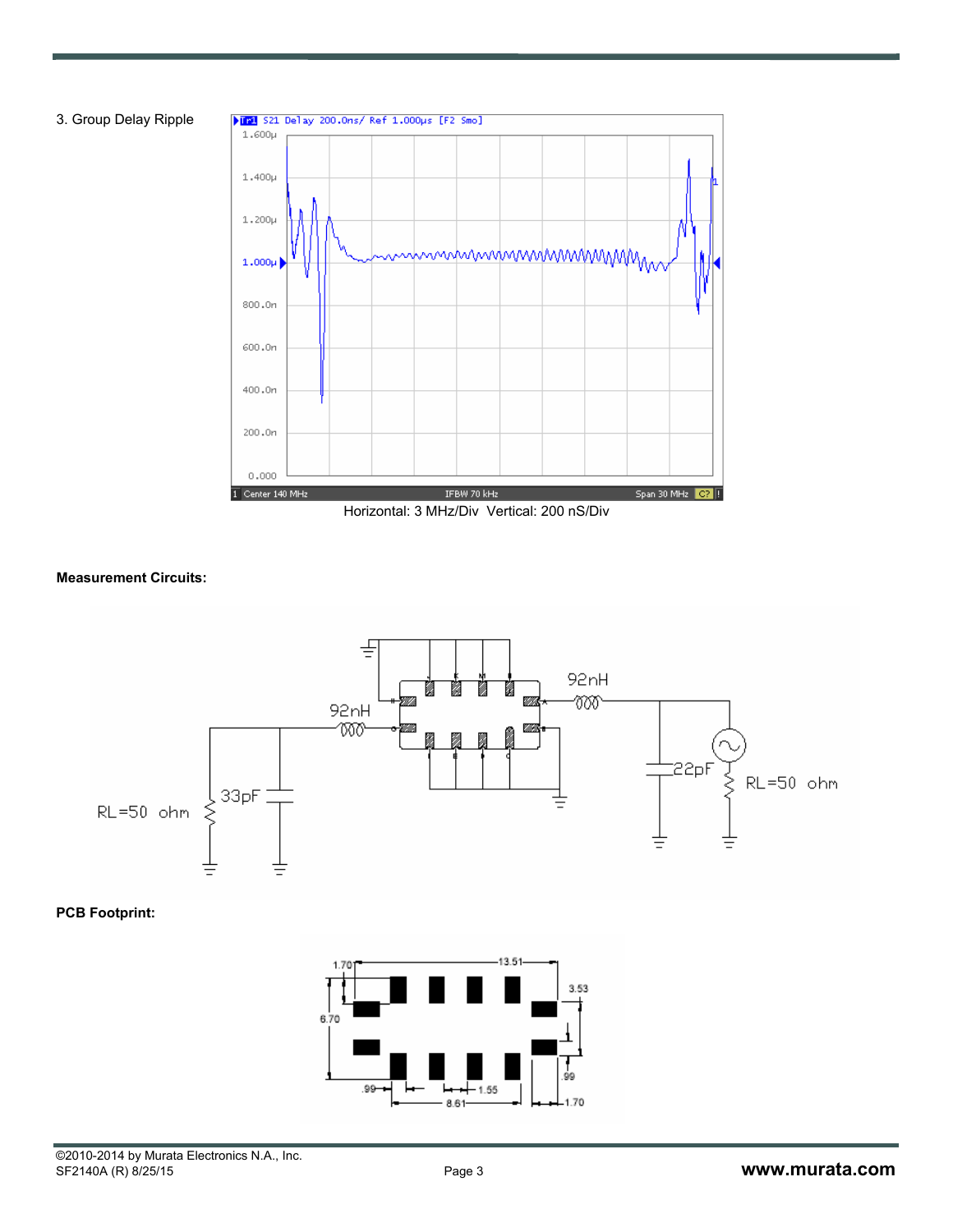#### **Tape and Reel Specifications**



#### **COMPONENT ORIENTATION and DIMENSIONS**

| <b>Carrier Tape Dimensions</b> |          |  |  |  |
|--------------------------------|----------|--|--|--|
| Ao                             | $7.0$ mm |  |  |  |
| Bo                             | 13.8 mm  |  |  |  |
| Κo                             | $2.0$ mm |  |  |  |
| <b>Pitch</b>                   | 12.0 mm  |  |  |  |
| w                              | 24.0 mm  |  |  |  |

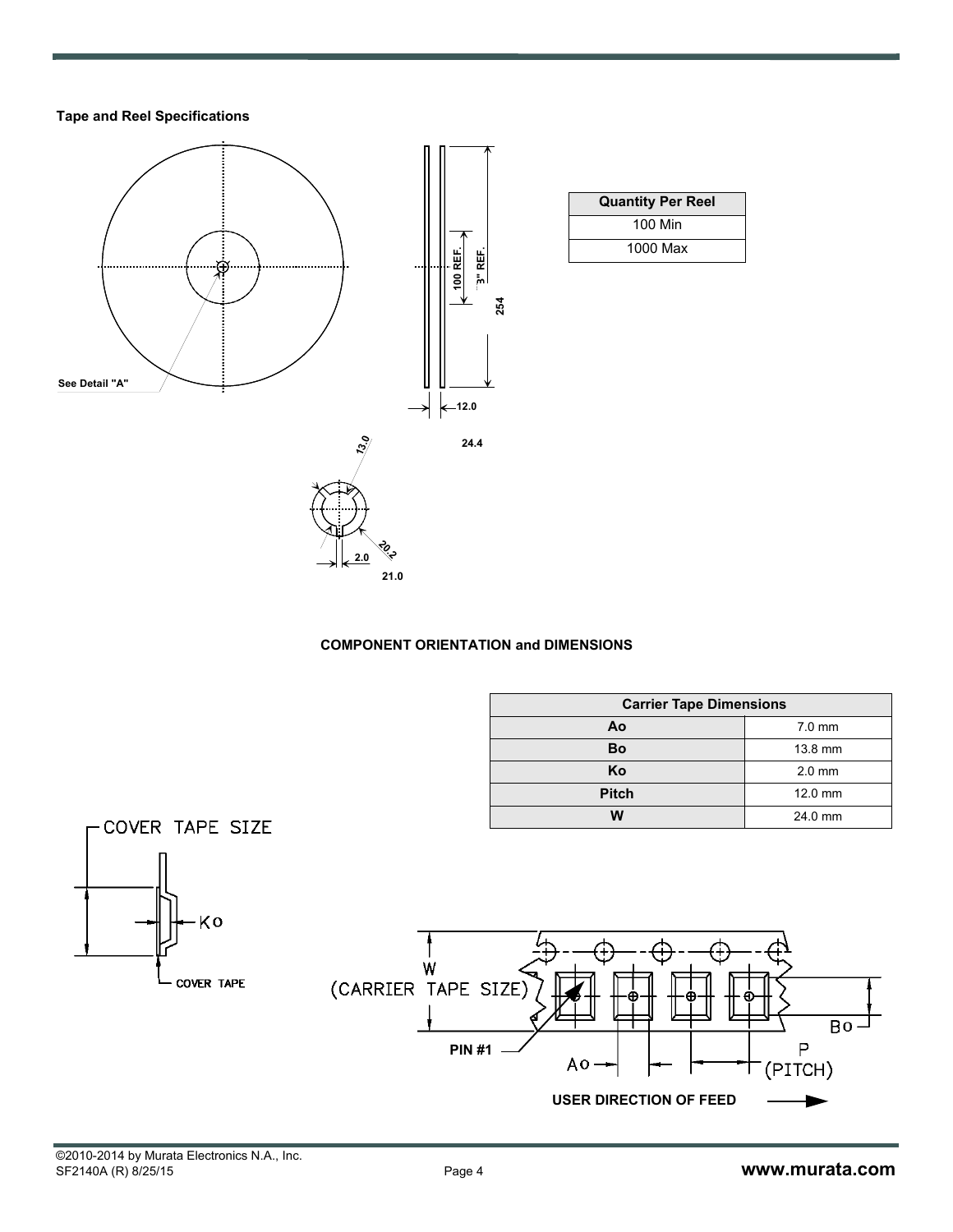### **SMP-53 Case**

### **12-Terminal Ceramic Surface-Mount Case 13.3 x 6.5 mm Nominal Footprint**



| <b>Case Dimensions</b> |       |            |            |               |            |            |  |
|------------------------|-------|------------|------------|---------------|------------|------------|--|
| <b>Dimension</b>       | mm    |            |            | <b>Inches</b> |            |            |  |
|                        | Min   | <b>Nom</b> | <b>Max</b> | <b>Min</b>    | <b>Nom</b> | <b>Max</b> |  |
| A                      | 13.08 | 13.3       | 13.6       | 0.515         | 0.524      | 0.535      |  |
| в                      | 6.27  | 6.5        | 6.80       | 0.247         | 0.256      | 0.268      |  |
| C                      |       |            | 1.6        |               |            |            |  |
| D                      |       | 1.5        |            |               |            |            |  |
| E                      |       | 0.80       |            |               |            |            |  |
| н                      |       | 0.60       |            |               |            |            |  |
| P                      |       | 2.54       |            |               |            |            |  |

| <b>Electrical Connections</b> |                  |  |  |  |
|-------------------------------|------------------|--|--|--|
| <b>Connection</b>             | <b>Terminals</b> |  |  |  |
| RF Input                      |                  |  |  |  |
| RF Input Ground               | 12               |  |  |  |
| RF Output                     |                  |  |  |  |
| RF Output Ground              |                  |  |  |  |
| Ground                        | All others       |  |  |  |

| <b>Materials</b>      |                                                          |  |  |  |
|-----------------------|----------------------------------------------------------|--|--|--|
| Solder Pad<br>Plating | 0.3 to 1.0 $\mu$ m Gold over 1.27 to 8.89 $\mu$ m Nickel |  |  |  |
| Lid Plating           | 2.0 to 3.0 um Nickel                                     |  |  |  |
| Body                  | $Al_2O_3$ Ceramic                                        |  |  |  |
|                       | Ph Free                                                  |  |  |  |